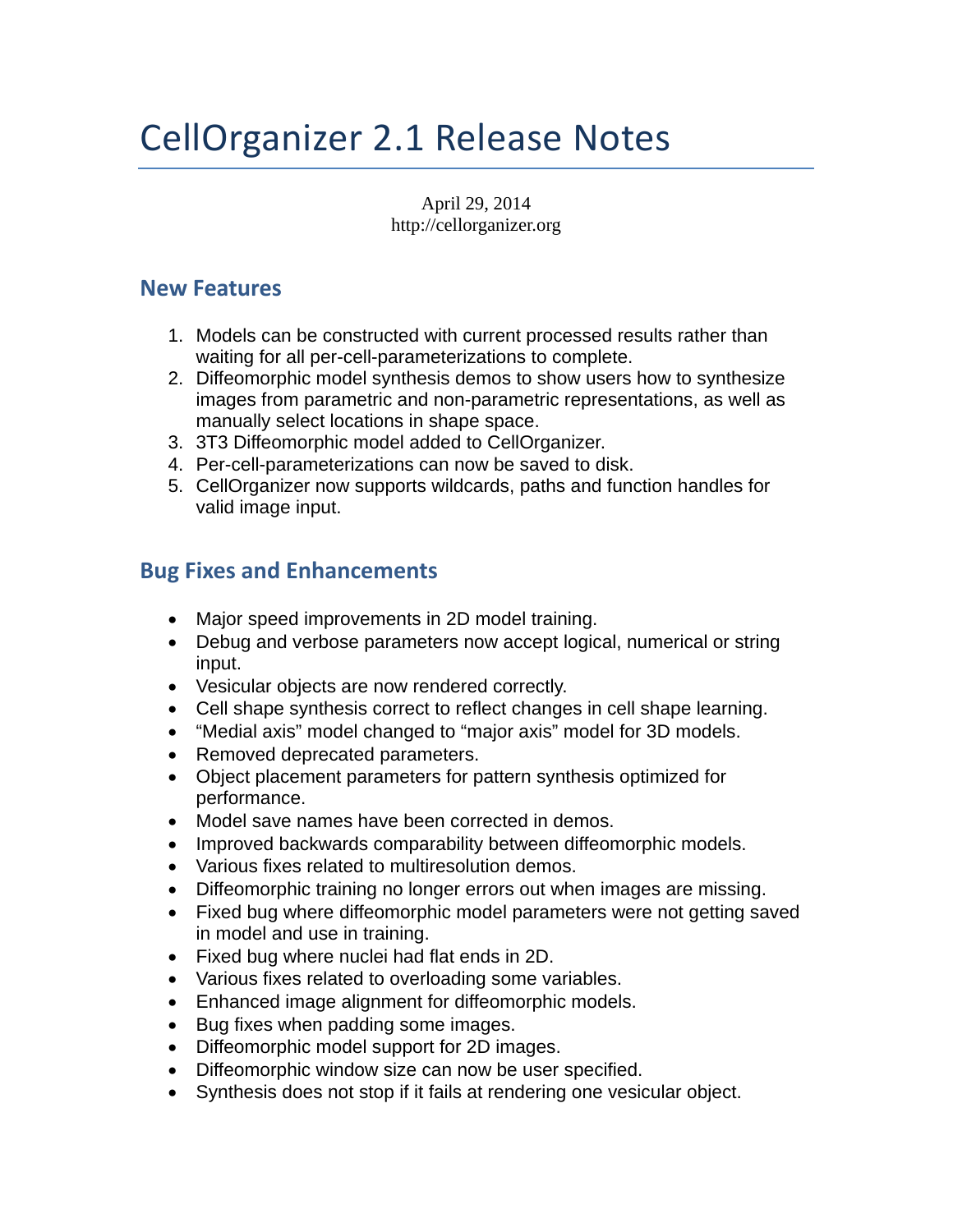## **Contributors**

This release contains contributions from Ivan Cao-Berg, Devin Sullivan, Gregory R. Johnson, Taraz Buck, Bob Murphy and Gustavo Rohde.

# **Model files distributed with this version**

### **2D HeLa**

Models can be found in models/2D/

| Filename                       | <b>Description</b>                    |
|--------------------------------|---------------------------------------|
| Included in model structure of | MAS (medial axis spline) and CNR      |
| pattern files                  | (cell/nucleus ratio) framework models |
| Nucleolus.mat                  | Nucleoli                              |
| Lysosome.mat                   | Lysosomes                             |
| Endosome.mat                   | Endosomes                             |
| Mitochondrion.mat              | Mitochondria                          |

#### **3D HeLa**

Models can be found in models/3D/

| Filename                       | <b>Description</b>                       |
|--------------------------------|------------------------------------------|
| Included in model structure of | CSS (cylindrical spline surface) and CNR |
| pattern files                  | (cell/nucleus ratio) framework models    |
| hela model.mat                 | <b>LDDMM</b> combined framework model    |
| Nuc.mat                        | Nucleoli                                 |
| Lamp2.mat                      | Lysosomes                                |
| Tfr.mat                        | Endosomes                                |
| Mit.mat                        | Mitochondria                             |
| Centro.mat                     | Centrosome                               |
| Tub.mat                        | <b>Microtubules</b>                      |